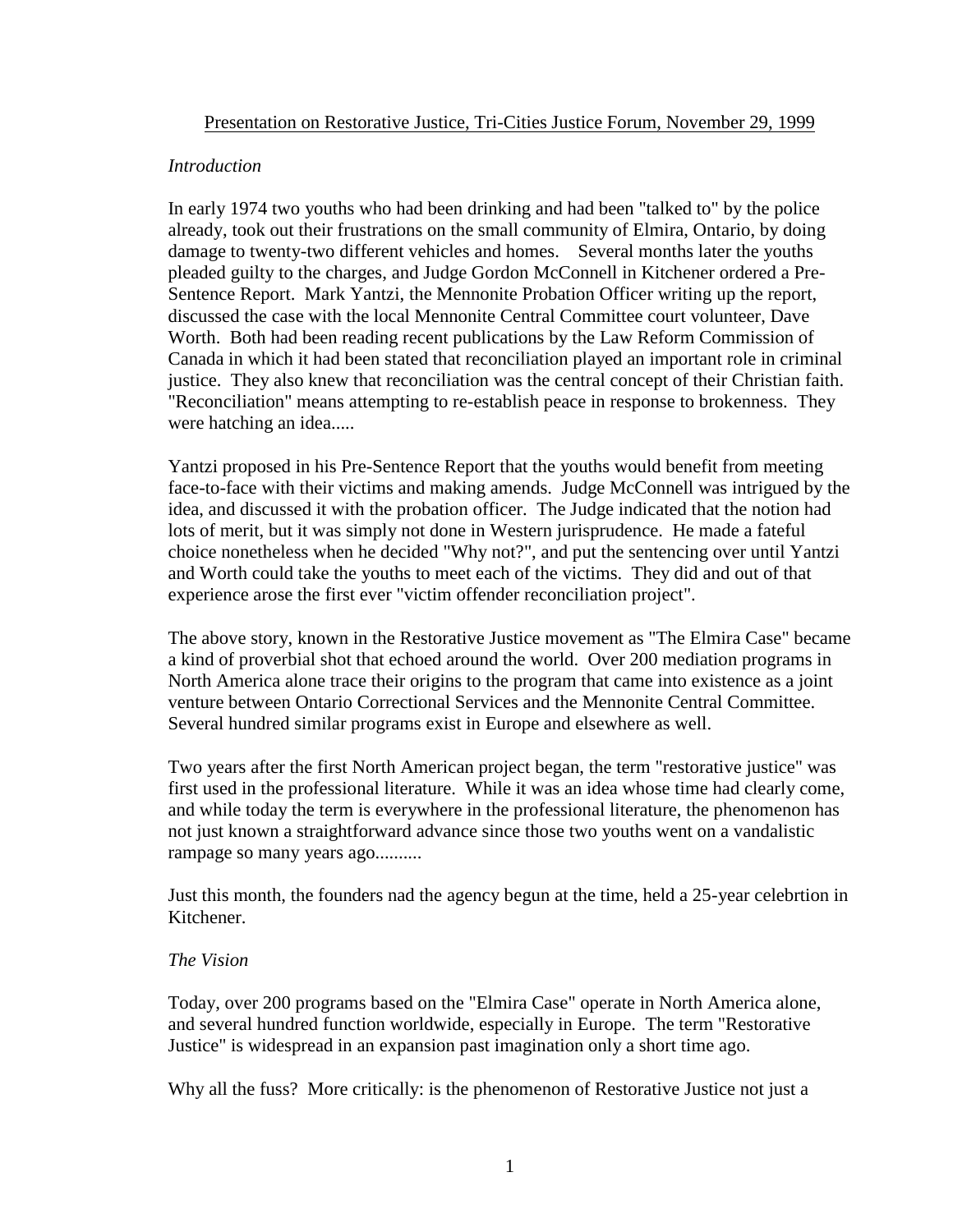passing fad, the invention of a liberal, white middle-class, with all the trappings of classist divisions, along lines of racism, sexism, and ageism? And is it not soft on crime, only designed for lesser offences, pro-offender, and largely mindless of the victim's plight?

### *Saviour Stoney Story*

In 1994, Saviour Stoney, a native Canadian, of Fort St. John began drinking heavily after having heard of the death of a close friend in a car accident. Eventually, he picked up a gun, and shot and killed his sister-in-law. He entered a guilty plea of manslaughter some months later.

A clinical counsellor in Fort St. John had heard of "Circle Sentencing" that had been done in the Kwanlin Dun community of Whitehorse, Yukon. The victim's family, and the perpetrator's family were interested in using circle sentencing.

A workshop and some information sessions were presented to all interested parties: Treaty 8 First Nations, court workers, RCMP, law officers, and the general public. Preliminary consultation was also provided to the victim's family and relatives, the chief of the Indian Band, the court's trial co-ordinator, Crown, defence and probation.

Forty-six persons participated in the actual sentencing circle. The Judge who had first heard the guilty plea to manslaughter, acknowledged he was taking a major risk, since the process and concept were so new to him.

The community consensus agreed to by the Judge was: two years in jail, and three years probation. In those five years, the stated expectation was that Stoney would work at changing significantly around issues of anger and drinking. After most had left the meeting, family members of the victim gathered around Stoney to bid farewell. It was a moment of real healing as victims' family members heard the acknowledged guilt, and nonetheless offered him well wishes and forgiveness.

The victim's family, the wider aboriginal and non-aboriginal community, and the perpetrator and his family were all satisfied that "justice had been done".

What do you think? And just what is "justice" anyway?

# *What Restorative Justice is Not*

I will yet say more about aspects of justice and Restorative Justice itself. But before that, in partial answer to my questions above, I will make a few comments on what Restorative Justice *is not*.

1. *First*, it is not the latest "flavour of the month" about as faddish as "pogs" from a few years ago, and destined to be as ephemeral. Restorative Justice is a deep artesian stream that has fed human culture for as long as humans have traced their way across this earth.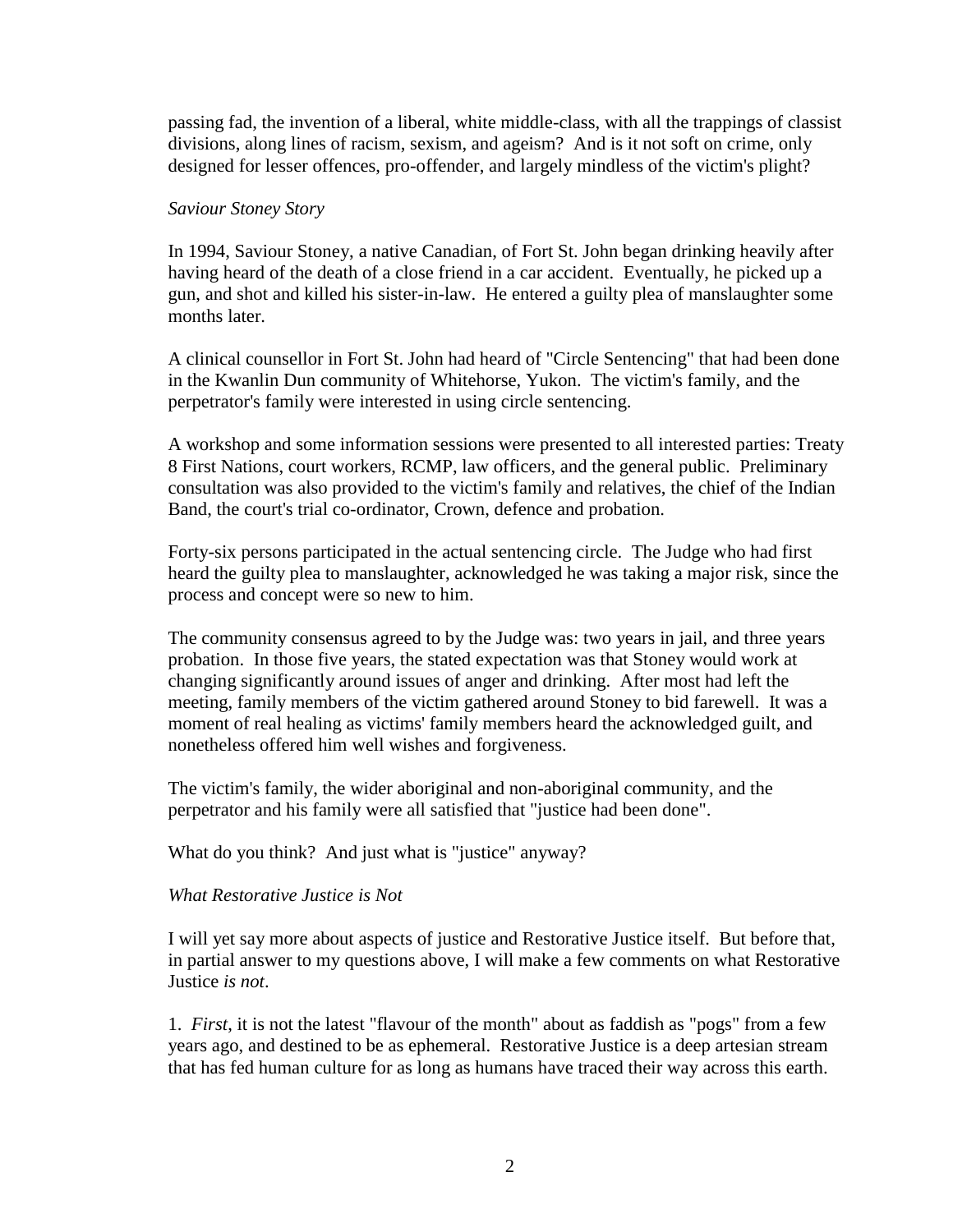Two Summers ago, I had the great pleasure of participating in a writing project organized by the Centre for Studies in Religion and Society at the University of Victoria. The initiative was inspired by a national Restorative Justice conference in March of 1997 known as *Satisfying Justice*. Several researchers, academics, and practitioners investigated the major world religious traditions, and secular and contemporary jurisprudential cultural roots of Restorative Justice. In an intensive week at a Summer Camp of caucusing, critiquing, and celebrating together, a book emerged that soon will by published by the State University of New York (SUNY) Press entitled *The Spiritual Roots of Restorative Justice*. The current Deputy Commissioner of Programs for Correctional Services Canada, Pierre Allard, and I were privileged to contribute the chapter on Christianity.

What stands out from that project is the profound unbiquitous religious/cultural rootedness of Restorative Justice. It sources from, and in turn elicits, some of the deepest intuitions of our common humanity in its quest to celebrate human dignity, respect, and inviolable worth.

2. *Second*, and in general, with apologies to those who may be such: *it is not necessarily what the politicians say it is!* Restorative Justice began with the grass-roots, and continues to enjoy immense community-based support and development throughout jurisdictions around the world where it has taken root. A European criminologist opines that the death knell of doing justice restoratively is allowing crime and justice to be politicized. He says: "...a strongly [politically motivated] punitive and law-and-order approach to complex criminal justice problems in general brutalizes prisoners, prison staff and society at large (*Satisfying Justice,* CCJC, 1996, p. 183)."

In that justice is already highly political in Canada, the real issue is: how to help politicians a) genuinely understand the vision of Restorative Justice; and b) keep focussed on the real needs of victims, communities and offenders impacted by crime, and not just on the next election!

At a Restorative Justice Workshop November 16 of this year held all day at Ferndale Institution, a prison in Mission, I met a prisoner, Murray Johnston, who had just published a Letter to the Editor. He wrote picturesquely: "The current political climate offers nothing more than Randy Whitemares, and Gurty Poolitics." [He was referring to Randy White, an outspoken MP, ever critical of Correctional Services Canada, and Gertie Pool, a strong activist critic as well.] He continued: "A good problem solver not only identifies the problem, but offers a solution." He concluded his letter this way: "Restorative Justice is a Christian concept where victims come away with a sense that justice really has been done, and offenders with a sense of responsibility and accountability. A win-win situation where healing and reconciliation truly takes place.

"I cordially invite both Randy White and Gertie Pool to attend this [Ferndale Institution] workshop, in the hope they can help in healing the pain of our society, rather than driving a wedge into an already gaping wound."

What an eloquent expression of the heart-beat of Restorative Justice! The writer deftly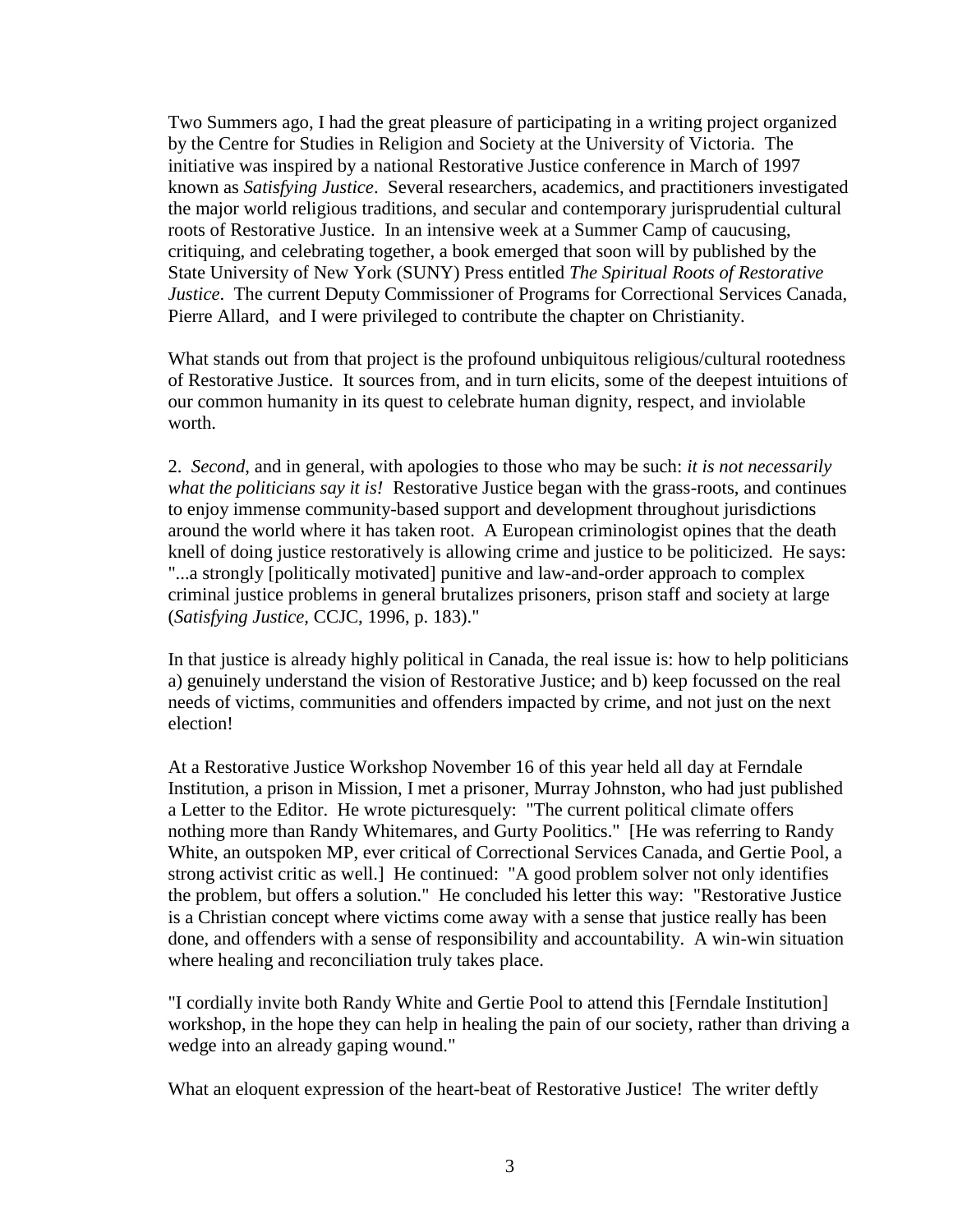underscored its healing dynamic, over against driving new wedges into gaping social wounds. This Restorative Justice vision, he said, both identifies problems, and offers solutions. These are initiatives so expansive, yet so resonant with the deepest well-springs of our shared humanity, they have elicited a Hallelujah Chorus of "Ahas" or "Eurekas!" the world over in awakening or reawakening a Sleeping Goddess of Justice from her deep sleep. In Western jurisprudence, Justice even is deliberately blinded. Imagine!

One Case Management Officer expressed his appreciation this way, in response to a Restorative Justice program operating out of Langley in federal Corrections. (In this initiative, avenues are created for "therapeutic dialogue" between victim and offender with relation to the most serious and violent crimes in the Criminal Code of Canada.). He wrote:

"I've been in the system for nearly 40 years; I've seen a lot and yet you've brought a whole new dimension to my work out here. The bus used to unload at the gate, like the raft at the River Styx, on the shore of a hopeless abyss.... You're providing hope for the future. I've seen the outcomes for both victims and the inmates, again and again. I see them when they come in, and I see their demeanour when they leave after one of the meetings you conduct. The difference is dramatic. And I see the effect on the inmates - how their attitude and behaviour change. You can't see these things month after month and not become a believer (*Restorative Justice: Rebirth of an Ancient Practice*, Wayne Northey, 1994, p. 38)."

Restorative Justice promises something far grander, and mines lodes significantly richer, than scrappy political clap-trap and maneuvering. Thank goodness! As one rape victim's husband wrote of the same program mentioned above: "Your vision, understanding and caring is a breath of fresh air threatening to bring humanity out of the dark ages of the adversarial system (*Restorative Justice: Rebirth of an Ancient Practice*, Wayne Northey, 1994, p. 14)."

Restorative Justice poses a profound threat: namely, to tease humanity out of the justice system! Restorative Justice in this respect is a dazzling invitation to come join the celebration called life! Once received, who but the most stubbornly contrary would want to miss it?!

3. *Third*, Restorative Justice is not "diversion". This cannot be stressed enough: **Restorative Justice is not diversion!** Diversion may however fit into "Restorative Justice" initiatives. (Diversion is any process that avoids a criminal case going to court.) If it is after all only diversion, then the term has been co-opted and a whole new language is needed.

More seriously however to be taken by far are the anguished cries of victims and victim service providers. A Discussion Paper, entitled "Restorative Justice Reforms to the Criminal Justice System" produced by the BC/Yukon Society of Transition Houses states directly: "Under no circumstances should restorative justice and alternative measures be applied to offenses involving violence against women and children (p. 4)."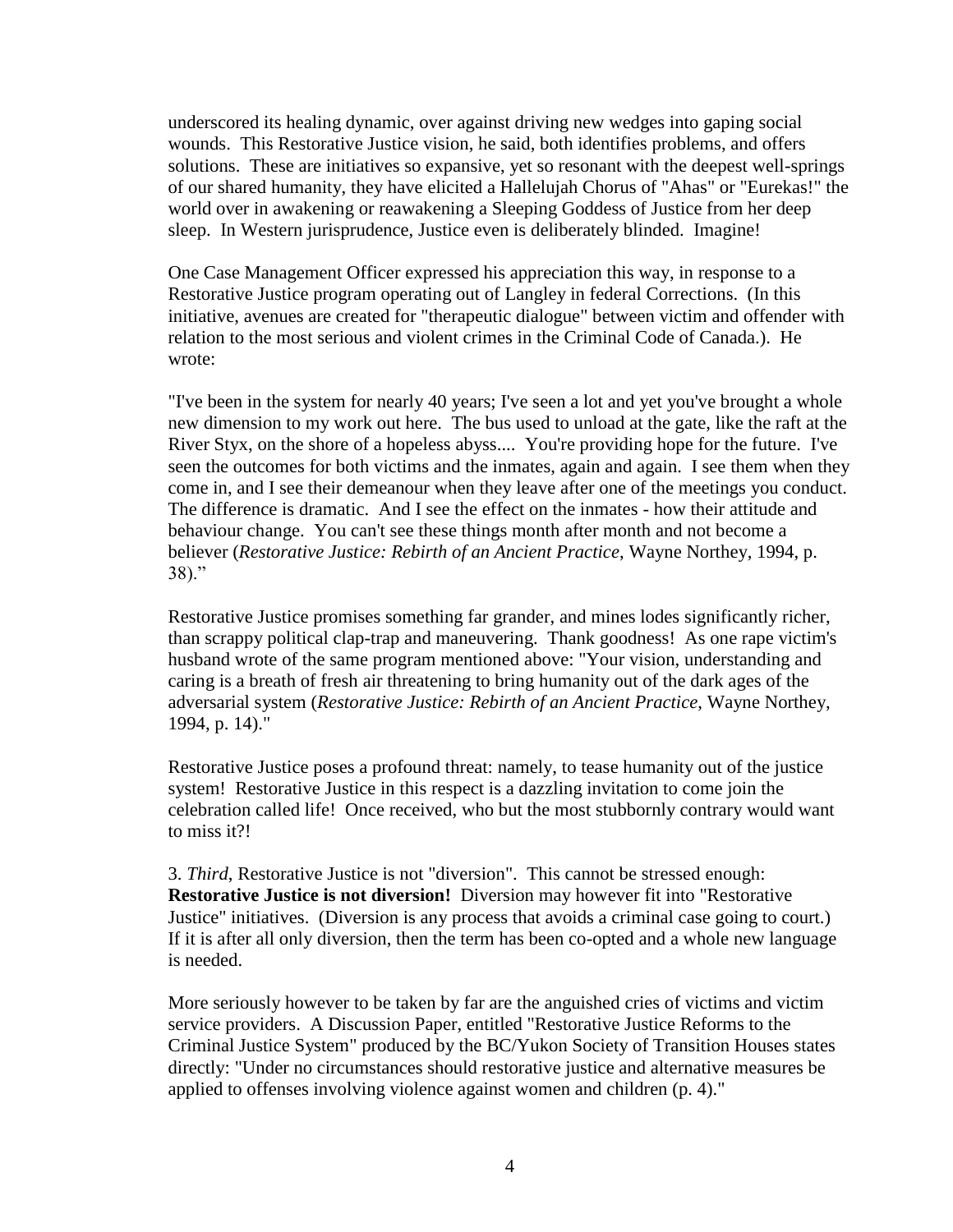This completely legitimate concern confuses Restorative Justice, the expansive vision, with "Alternative Measures" in government policy. The vision of Restorative Justice is allencompassing, and Restorative Justice initiatives have been taken for several years with immense victim satisfaction in all categories of the most serious and violent crime in Canada. The one program in Canada doing this work out of Langley BC is not *remotely*  diversionary however, and generally works with offenders years after their incarceration.

The "Restorative Justice" vision is in this case simply misunderstood, and in fact stands back of the very critique, with a definitive "NO" to all violence! In fact, Restorative Justice as a vision has as its primary "focal instance" the victim's horrendous plight as she or he reels from the overwhelming trauma of crime.

### *Wilma Derksen*

Wilma Derksen's teen-aged daughter was kidnapped and murdered in 1984. A close friend asked her not long after the funeral what would be satisfying justice for her. She let her imagination picture what that would mean. Ten child murderers would have to be lined up, and she would pull the trigger ten times. Her sense of satisfaction at that point was immense; but her mind's movie projector continued to roll. She next saw the scene of desecration, then looked up to encounter ten mothers, each wailing over the loss of their children. She vowed from that point on to work to stop the endlessly repeated cycles of violence, beginning with her.

She now co-ordinates a nationwide initiative called "Victims' Voice", that works with victims in particular of serious and violent crime, to help them embark upon a personal journey of healing. She co-edits a wonderful newsletter called *Pathways.* She refers to her work as a Restorative Justice, victim-centred, initiative.

Wilma has also participated with a unique organization in the United States. She was present at their first act of civil disobedience in Washington, DC, when they unfurled a banner where it was *verboten*, that exclaimed: "DON'T KILL FOR ME!" They have organized an annual two-week march for several years in a different state that has carried out regular executions. Their simple message, "DON'T KILL FOR ME!", is riveting because of their membership. The agency, which calls itself "Murder Victims Families for Reconciliation", can only be joined *if the member has lost a loved one to murder*. So, when a member takes the podium to tell her story of profound pain and loss, and is joined by a mother of a murderer on death row, and then Sister Helen Prejean of *Dead Man Walking* fame recounts her journey with murderers and their victims' surviving family members, there is little surprise that everyone sits up and pays attention!

A word of caution however: though Wilma and the above-mentioned members all talk, and often use, the term *forgiveness*, they are the first to warn that it is nonetheless the "F" word when urged from a non-victim outsider, or when coupled with "forget", or when embraced before significant elements of healing have occurred, or when not originating from *within the heart of the victim her/himself.*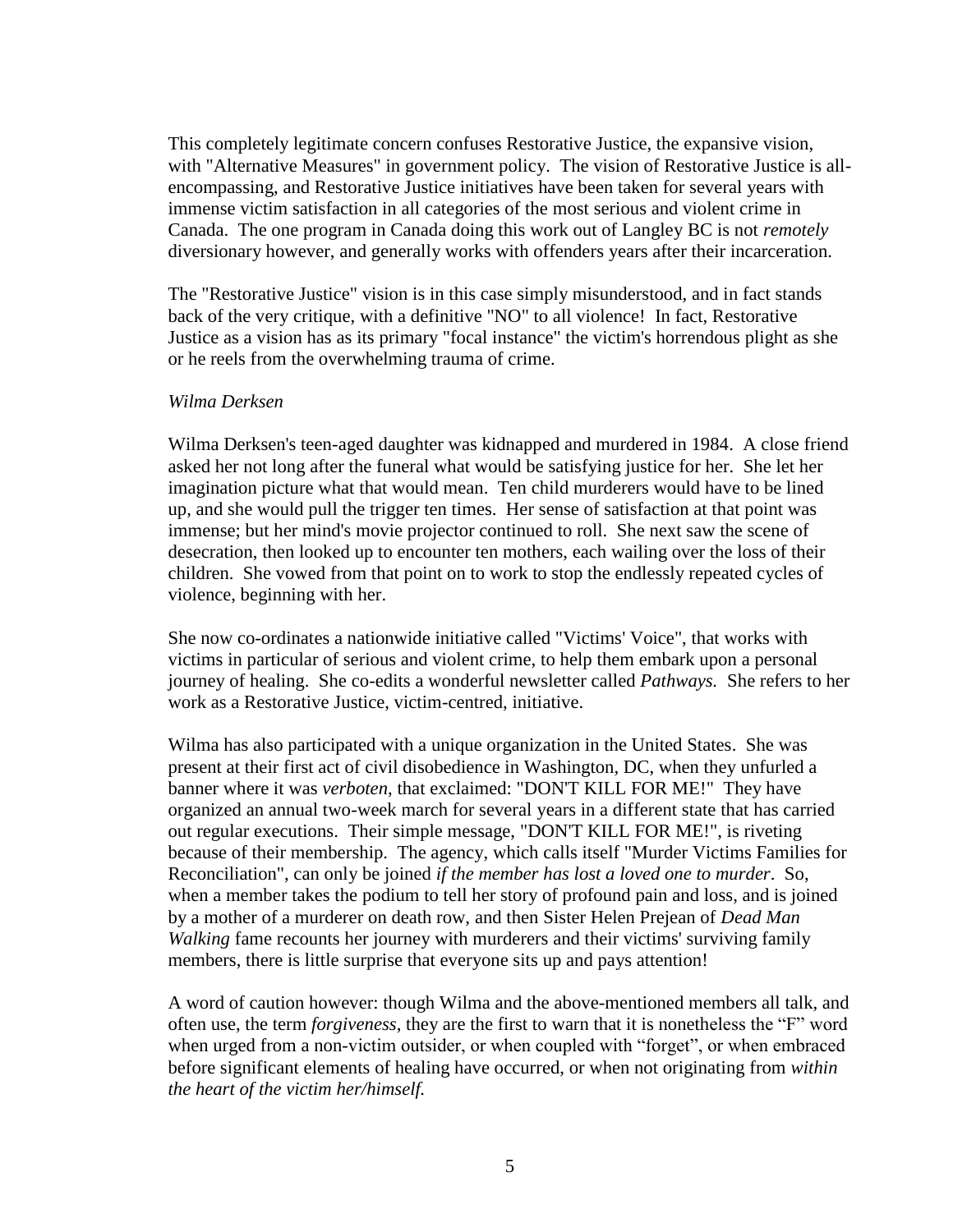Restorative Justice is not diversion!

4. *Fourth*, Restorative Justice is not any one program or a process, or a set of such. Labelling a program or even a new province-wide government initiative "Restorative Justice" may be no more the reality than the clothing the Emperor thought he was wearing in the Hans Christian Andersen fable! The proof is not in the terminology, but in the program's faithfulness to the vision. In Susan Sharpe's masterful primer on Restorative Justice, entitled *Restorative Justice: A Vision for Healing And Change*, published by the Edmonton Victim Offender Mediation Society, she explains that "Restorative justice is an orientation, not a type of program. It is a set of values and beliefs about what justice means, which in turn point to principles for responding to criminal harms (p. 19)." Her book expertly, in three parts, lays out "The Case for Restorative Justice", "The Practice of Restorative Justice", and "Restorative Justice Programs" that are effective.

Have you caught a sense of the Restorative Justice vision yet?

Let me try to help further.

# *More on the Vision of Restorative Justice*

Restorative Justice above all is a vision and a dream. It taps into some of the deepest wellsprings of human longing, but like a desert mirage, its actual attainment - or definition! - proves invariably elusive. No one program, procedure, or implementation of the ideal can ever perfectly capture "Restorative Justice", any more than any one piece of art catches the quintessence of beauty.

The concept of Restorative Justice is like that "turn for the good" in fairy-tales, which the creator of *The Lord of the Rings*, J. R. R. Tolkien, calls a *eucatastrophe. Eucatastrophe* is the dynamic in all authentic stories that supplies constant hope and prospect of a happy ending, no matter how dark the existential moment. Such a prospect for new beginnings potentially ignites, or re-ignites, a flame of hope and expectation that can renew a passion for justice grand enough that we dare invite all to take shelter under its wings, and sufficiently inspirational to snatch our breath away, or even cause us to leap to our feet like hearing the first strains of Händel's *Hallelujah Chorus*.

It is a potent enough spell that it can make a believer of a crusty old prison guard, veteran of 40 years. It also can cause a victim of a violent, meticulously planned rape, perpetrated by a serial rapist who for months terrorized the community where he operated, declare: "*It's a rebirth!*". This was said on her initiative at a news conference after the experience of meeting for several hours in prison with the serial rapist and two mediators. And incidentally, the rapist wrote subsequently that "in helping his victims reaffirm their humanity, he had rediscovered his own". He has continued to follow a path of change and growth. I talked with him most recently at the Ferndale Institution Restorative Justice Workshop where he provided leadership.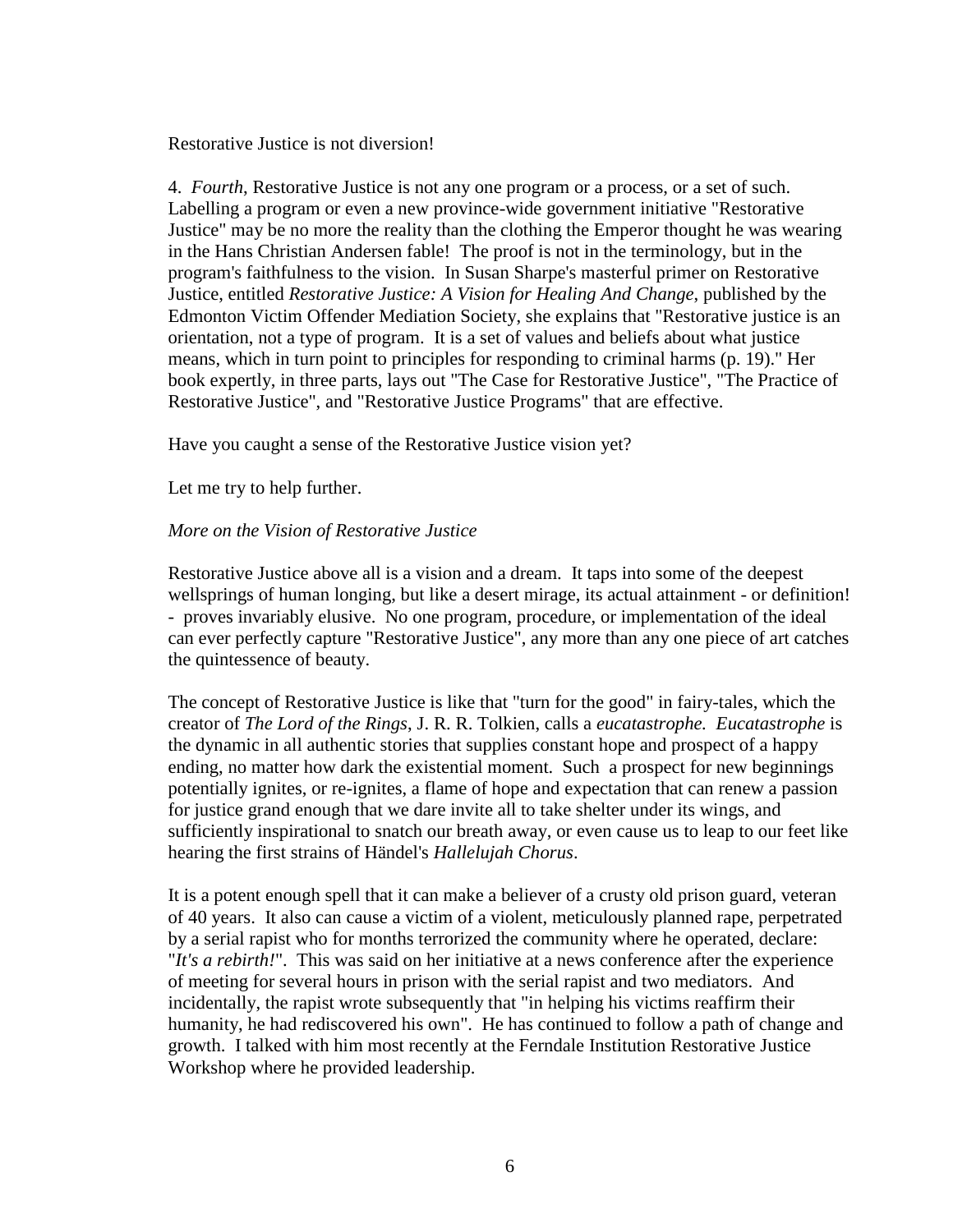Restorative Justice holds out the promise of doing "justice without violence", of the abnegation of both unlimited Ku Klux Klan-like vigilantism, *and* principled state retaliation.

# *New Zealand*

Restorative Justice also has caught the imagination of an entire society in New Zealand.

In 1989, New Zealand's Labour government enacted the *Children, Young Persons and Their Families Act* under a policy of fiscal restraint in youth justice spending. A new forum was thereby brought into being, largely based upon aboriginal Maori ways of less hostile approaches to justice. It also addressed conservative privatization concerns, and general issues about the exclusion of victims from the justice system. There was, as in Canada, also a huge overrepresentation of aboriginal youth in the justice system. (In Saskatchewan, over 75% of the prison population is native, compared to an 11% representation in general.)

The new forum for justice mandated by this act was the "Family Group Conference". In all charges but manslaughter and murder, youth must first be brought to such a conference instead of court. CBC journalist, David Cayley writes: "Whereas Canada's Young Offenders Act mandates an incoherent mix of rehabilitation and punishment, leaving judges free to interpret it according to their liking, the Children Young Persons and Their Families Act establishes a clear preference for restorative, noncustodial, community- and family-oriented dispositions over criminal prosecutions (*The Expanding Prison*, David Cayley, p. 171)."

The procedure has not only been fiscally highly successfully, but in the justice domain itself it has significantly positively impacted youth crimes.

In Canada, about 34% of those tried in youth court are given custodial sentences. In New Zealand, since the new Act came into being, only 2% of similarly charged youth go to jail. Canada incarcerates youth at a greater rate than any other industrialized nation, *at twice the rate of the United States!*

Judge Heino Lilles contends that labelling a youth "criminal" through a custodial sentence is the surest way to create a career criminal for the next several years. He states: "We know absolutely unequivocally that, contrary to public belief and expectations, the youth criminal justice system cannot cure delinquency; it does not help dysfunctional families; it does not make our streets safe; it does not make our adolescents walk, talk and dress like adults. We have lots of experiential evidence within Canada and the States, and we have lots of research evidence that establishes beyond reasonable doubt that increasing penalties and making transfers to adult court easier does not reduce offending. What it does is it creates an illusion of action. It may be good politics but it's very poor public policy (*Prison and Its Alternatives,* David Cayley, CBC Ideas, 1996, p. 39)."

Family Group Conferencing has since spread to Australia, Britain, the U.S., Canada, and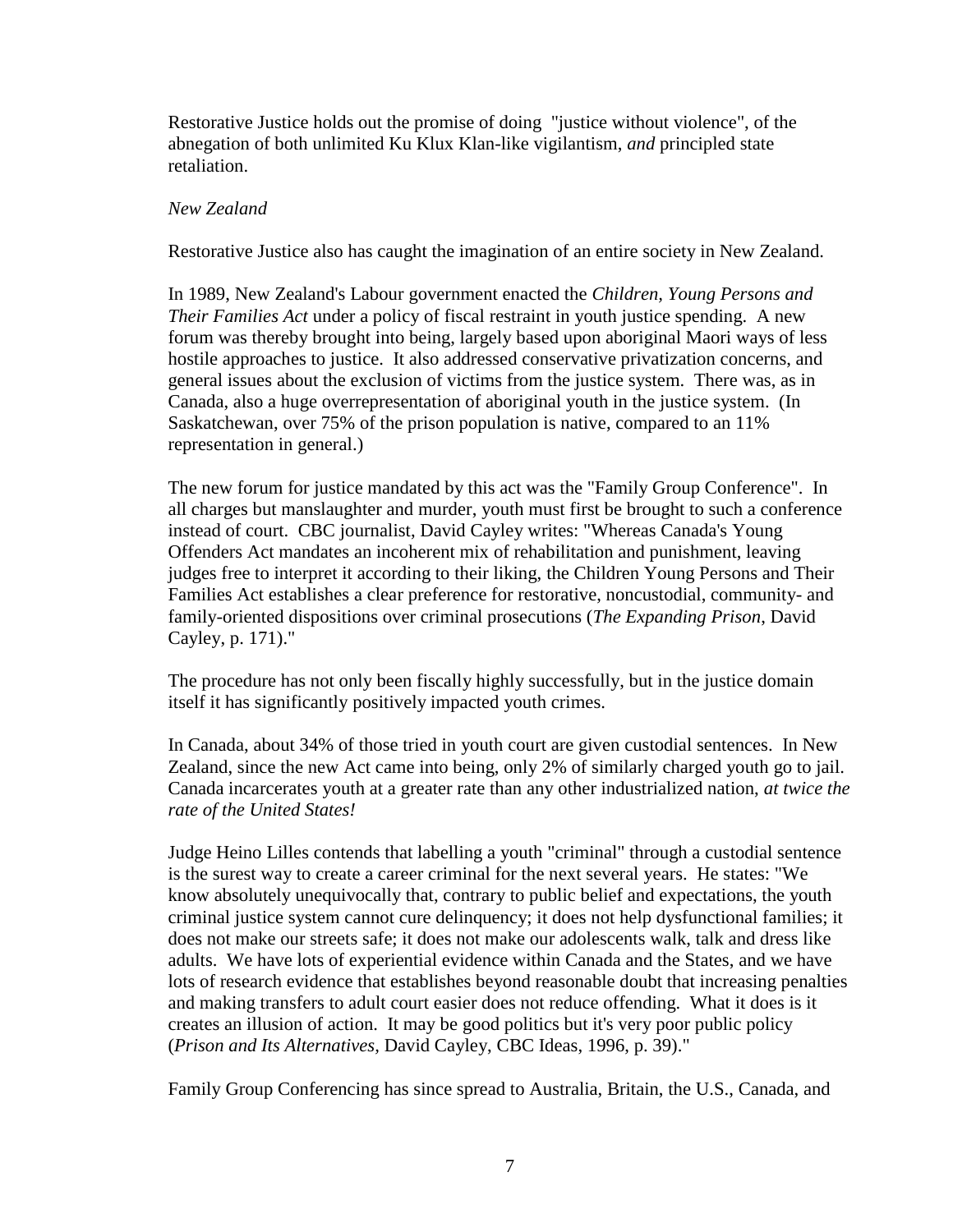#### other jurisdictions.

### *Some History*

So Restorative Justice is not what its detractors often think, sometimes understandably. I have two tasks remaining: to talk a little history, and to leave behind a sketch of how you would know if you actually "met" or tried to start a Restorative Justice program.

# *A Little Bit of History*

*History* is a lens upon the past conducive to our perhaps not repeating similar mistakes in the present and future. *Anthropology* is a lens on culture enabling us potentially to break with the violence of the past, a violence so endemic to all cultural institutions.

Almost a millennium ago, in the late 11th century, European history underwent a significant upheaval some call "The Papal Revolution". During this time, the Church moved to consolidate its power over all souls and kings of Europe, the great universities began to emerge, and the Western legal tradition started to take shape, as new law codes were formulated for study and promulgation throughout the Western world.

In a fateful interplay between Church and Society far too complex to describe in a few moments, secular states began to follow the lead of how the Church dealt with its religious heretics. These "social heretics" began to emerge under new state law codes as "criminals", whose victims were no longer the actual victims, but "Rex" or "Regina", or later "we the people" under the United States Constitution.

So the evolution of the criminal justice system in the West was away from *community and victim centred justice* towards *state and offender centred justice*. The former had been a dominant approach in the ancient Hebrew culture, in Roman society when applied to its own citizens, and in many pre-colonial African and North American and worldwide indigenous cultures. In the Reconstruction of Japan following the Second World War, the Japanese became the first industrialized country nationally to embrace this more restoratively oriented way of justice. As already described, New Zealand since 1989 has established state-wide a Restorative Justice youth justice system.

A shift away from this approach for common law Western jurisdictions started with the Norman Conquest of Britain in 1066. The state began, as criminologist Nils Christie said provocatively, to *steal the criminal conflict from the community*. It is still a shock for some victims to discover that they are not even named on the court docket, having a millennium ago been displaced by *Rex* or *Regina.* One victim of rape describes a fantasy of phoning the Queen in Buckingham Palace on each anniversary of the assault to ask her how she is doing!

The purpose of the law shifted dramatically as well. Previously, the emphasis had been upon making the victim whole again, what in the ancient Hebrew culture was called "restoring *shalom*". With the rise of the king's power, the purpose became to uphold the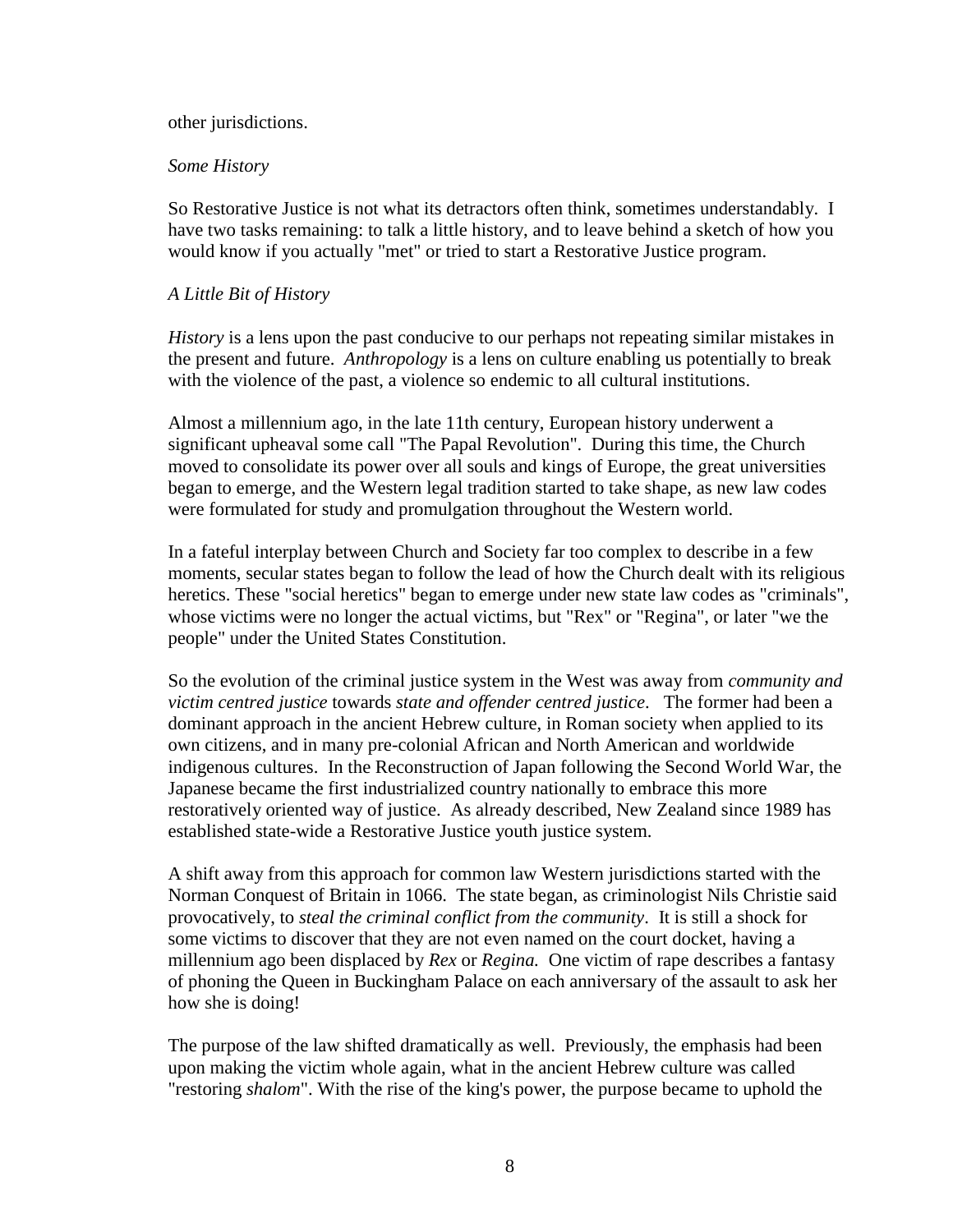authority of the state.

There was dominant Western religious undergirding of this approach which led to a marriage of law and religion that placed on the one hand primary emphasis upon the offender's violation of the law while dropping any concern for rehabilitation of the victim. On the other hand it drew on Roman slave law and one-sided biblical retributive understandings, as a model for meting out the worst of punishments imaginable upon the offender.

This form of response to crime is known as "retributive justice", and has dominated Western jurisprudence for a millennium.

It was precisely over against the excesses of various forms of (physical) scapegoating violence that some well-meaning Christian philanthropists tried in 1790, in Philadelphia, Pennsylvania, to move away from physical punishments towards an emphasis upon rehabilitation and reformation of the criminal. If only they could lock each individual into a jail cell with a Bible and a rule of silence, surely the violence would cease, and the criminal would become "penitent"! The new name for this form of response to crime was the "penitentiary".The new motive was rehabilitation, not retribution. The idea caught on like wildfire, and continues to spread like no other around the globe to this day. But, it soon became evident that, whereas former means of scapegoating administered physical wounds that eventually healed, the penitentiary began to inflict psychic harms that rarely ever healed. Though not the intent, a new scapegoat mechanism arose in the form of the penitentiary that destroyed the very *psyche* of the convicted criminal. Then where did that lost soul fit into society?

In this context of scapegoating, Restorative Justice poses perhaps the most troubling question: "Why harm people who harm people to teach people that harming people is wrong?" The Restorative Justice vision moves away from a "stigmatizing shaming" scapegoat mechanism to a "reintegrative shaming" way of nonviolence in a bid to break definitively with the endless cycles of violence in our culture.

# *The Essence of Restorative Justice*

An international conference called "Justice Without Violence" was organized in Albany, New York in June of 1997. It was an attempt to bring together theorists and practitioners of Restorative Justice with criminologists holding out for a peacemaking, rather than a warmaking, response to crime. That conference pointed to the essence of Restorative Justice, namely: *peacemaking.* That does not mean the peace of the graveyard. Rather, it points to the dynamic peace of communities that say, NO MORE SCAPEGOATING in response to criminal conflict.

From a peacemaking perspective, Restorative Justice asks what is the difference between youth mob violence that led to Reena Verk's tragic murder in Victoria two years ago, and societal mob violence that wanted to do the same thing to the perpetrators? When serial killer Ted Bundy was executed in Florida amidst the fanfare of a *Mardi Gras*-like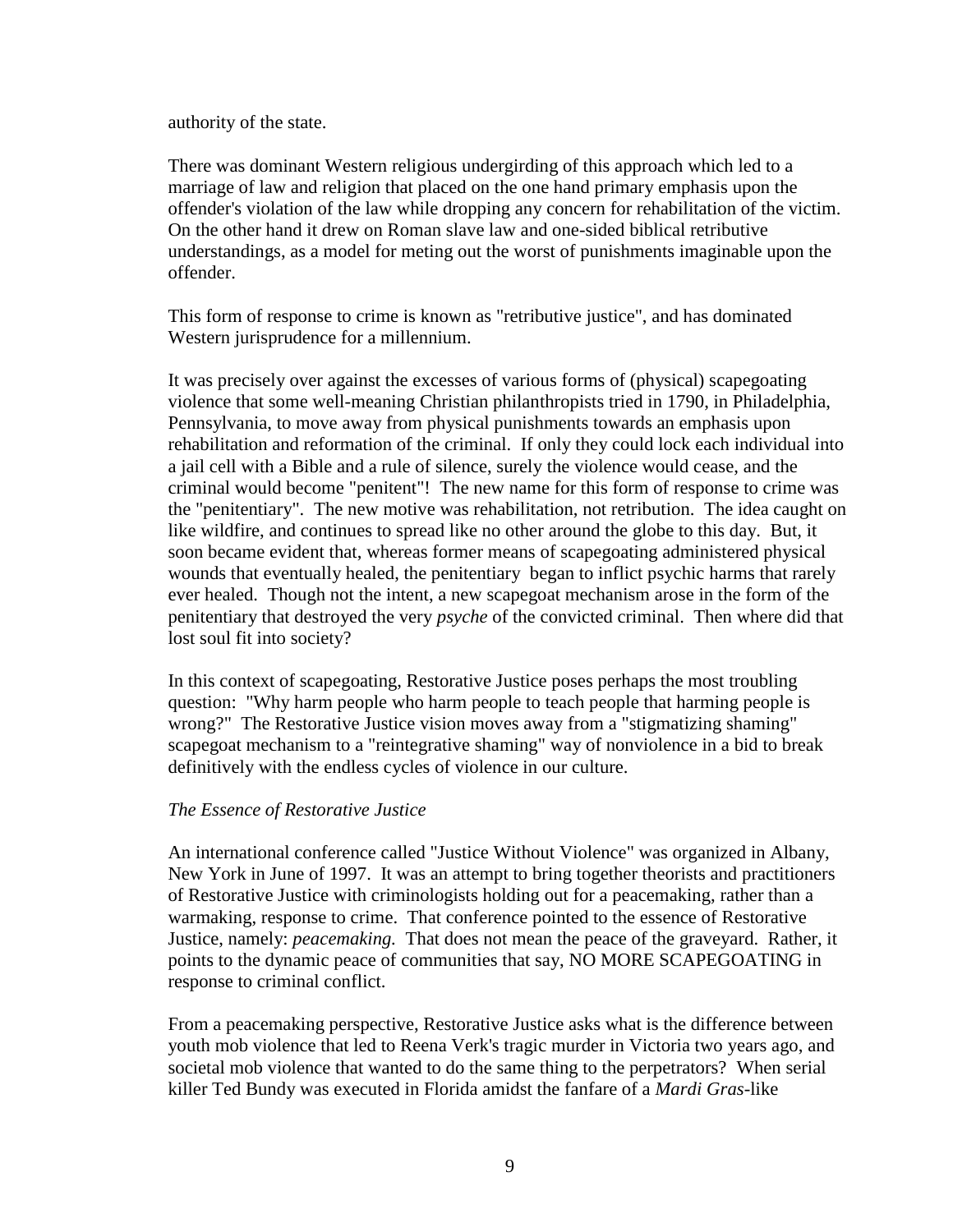celebration outside the prison gates, a journalist wrote about the state killing as "a brutal act done in the name of civilization". For this very kind of scapegoating, Gandhi responded to the question, "What do you think of Western civilization?" with: "I think it would be a good idea". Restorative Justice is that "good idea" in response to crime. Peacemaking is its essence. Alternatively stated: lurking just below the surface of our socalled "civilized"Western society is a profoundly violent yen to scapegoat.

When Bobby Oatway, BC's most notorious sex offender, was released in June of this year on warrant expiry to the small town of Clinton, a Town Meeting was organized by a Citizen's Action Committee attended by almost every adult in the community. I also attended, and listened to the thunderous applause given one local shop keeper who said, "The only cure for a pedophile [which Oatway incidentally is not], is a bullet to the head!" It was chilling that about 200 at the meeting subsequently went to Oatway's residence and began chanting: "Die a slow death, Oatway! Die a slow death Oatway!" Are the people of Clinton socialized any differently from elsewhere in Canada?: the Tri-Cities, for instance? I don't think so. They were simply displaying what lies beneath the surface, within us all, when we do not consciously commit to peacemaking, restorative ways of response to crime.

# *Conclusion: Restorative Justice Principles*

If the essence of Restorative Justice is *peacemaking*, three quintessential principles guide it:

1. *Crime is a violation of a relationship among victims, offenders, and the community that calls forth restoration.*

2. *Restoration involves the victim, the offender and community members in a quest to bring, healing and wholeness to the brokenness of crime.*

3. *Restorative Justice is a consensus approach to justice.*

The distillation to three principles of Restorative Justice was adapted from a recent Discussion Paper circulated by Dennis Cooley of the Law Commission of Canada. The paper is entitled: *From Restorative Justice to Transformative Justice*, and posits conflict as normal within society, where concepts of right and wrong clash on an endless array of issues. It points to an endless dynamic of *transformation* to bring positive change and healing out of every hurtful conflict, criminal and non-criminal.

Quaker activist, Ruth Morris, has similarly said Restorative Justice is "NOT ENOUGH!", and points to sweeping changes to move us dramatically away from a "misery justice system" as she designates too much of contemporary Western justice.

The Law Commission paper concludes, and I conclude, thus:

"Transformative justice must be driven by the needs of participants. Decisions on how to